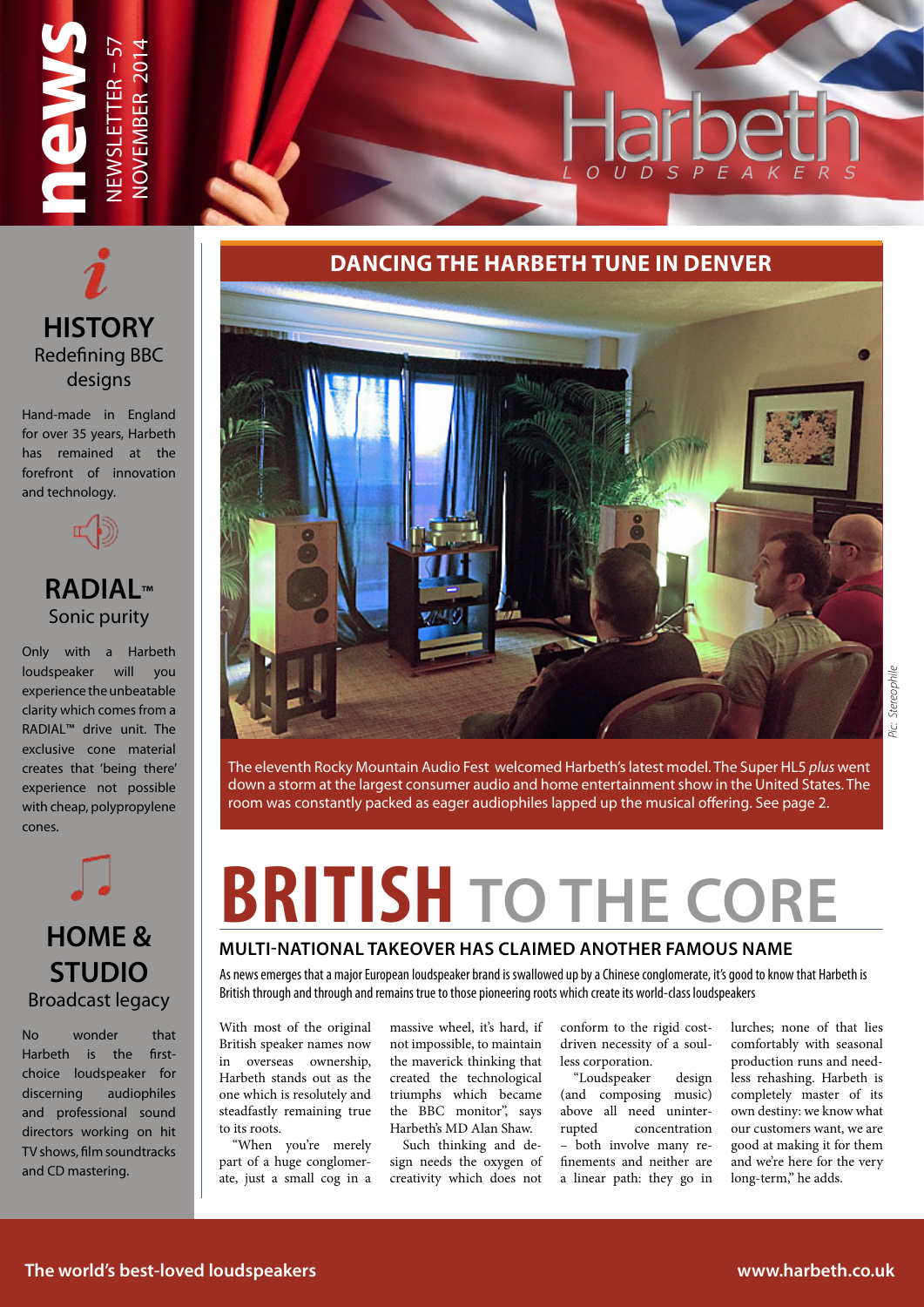

## **2 | HARBETH NEWS | NOVEMBER 2014**



### **CONTACT**

Harbeth Audio is proudly an independent British company, wholly owned by the designer. This gives us complete control over our destiny and allows us to create products that are truly sought after around the world.

Send your stories for inclusion in our regular newsletters to the editor, ideally with high resolution photographs.

Harbeth Audio Ltd, West Susse

Email: sound@

484371

848 685.



Keep up-to-date with news from the worldwide Harbeth family by following us on Twitter @HarbethHQ and liking us on Facebook: facebook.com/ HarhethHO





Cheap, polypropylene cones collapse under the strain of pretending to be piston powerhouses...

## **VIDEO REVEALS INADEQUACIES OF INDUSTRY-STANDARD SPEAKER CONES**

## STRENGTH OVER COST

**It is little wonder that loudspeakers with mere polypropylene cones can't match the open and dynamic sound of a Harbeth RADIAL™ drive unit. As a new video on the Harbeth User Group clearly shows, shampoo-bottle plastics just don't have enough rigidity.** 

Stiffness is a key attribute for a loudspeaker cone if it is to produce a good sound, yet as the new video demonstrates, most cones are pretty feeble.

While even the smallest (110mm) RA-DIAL™ cone will easily withstand the weight

of a house brick (see above), a similar size polypropylene cone simply buckles and is squashed to destruction (see inset).

"The Harbeth cone even withstood the weight of a hefty 4.9kg steel billet", explains Harbeth's MD and designer Alan Shaw.

"It's no accident that the super-clear Harbeth sound is the product of our wonderfully rigid cones. You can think of Harbeth RADIAL™ technology as a reinforced plastic which solves numerous engineering challenges. Unless

cones behave in a pistonic way across the entire audio range, as RADIAL™ ones do , it's impossible to achieve a really natural sound. "

A ten minute audition at your local dealer will reveal all the strengths of the Harbeth driveunit technology!

### PROFESSIONAL AUDIO UPDATE

## **Mountain show rocks its socks**

Audiophiles and the audio press alike reported favourably on Harbeth's exhibit at the Colorado show.

In his report*, Stereophile*'s Herb Reichert reported, "Loudspeaker distributor Walter Swanbon and Dwight DiMartino

of Fidelis Distribution are two of audio's super nice-guys and, you know what? Everywhere I see Walter, the room is always filled with beautiful enjoyable music.

"The sound in the Fidelis room continued this tradition. The Harbeth Super HL5*plus* 

speakers were singing happily..."

Harbeth USA agree with this conclusion. "It was a really great show", said Dwight. "Customers just loved the sound the Harbeths were producing and kept coming back for more." www.fidelisav.com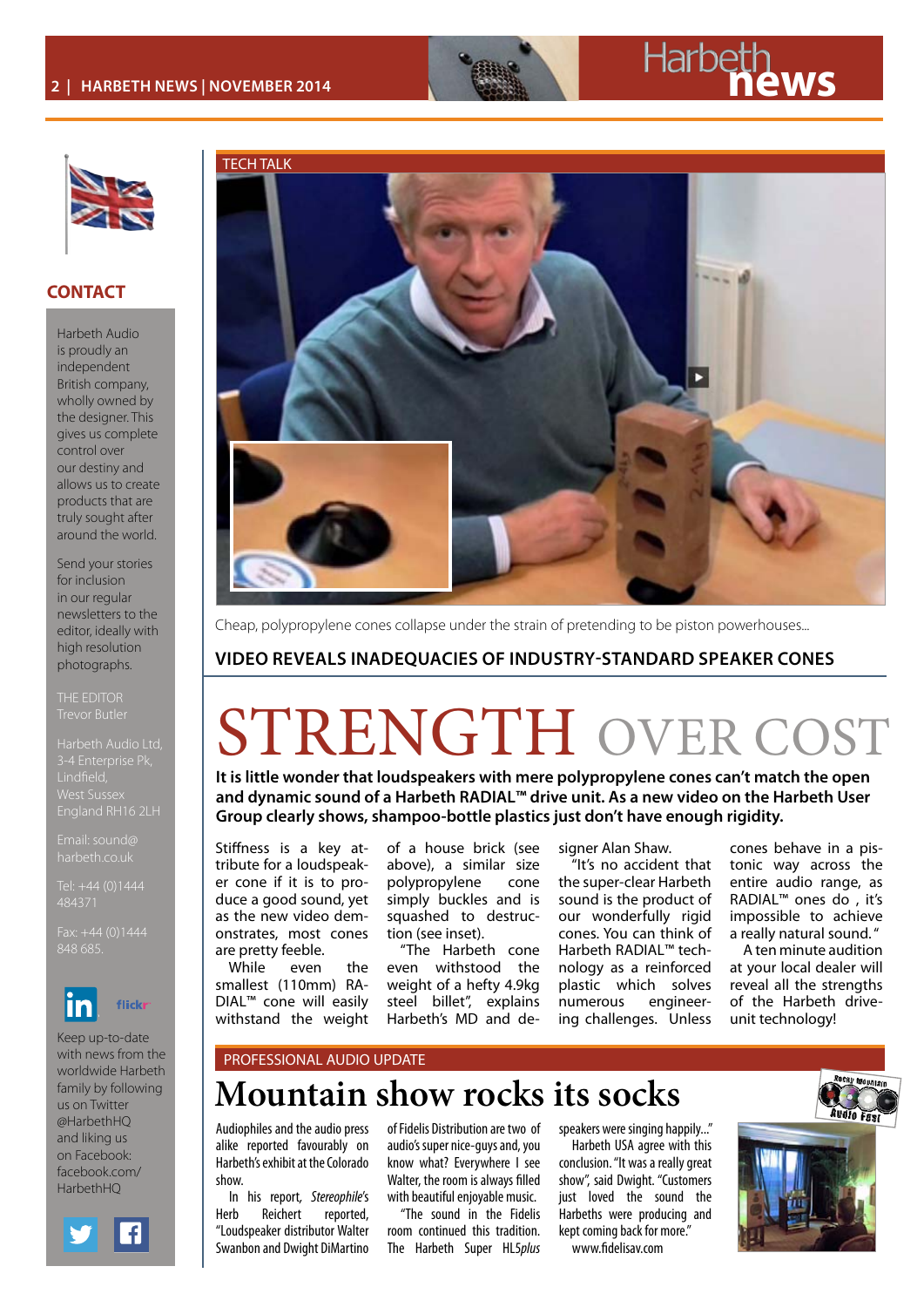## **TV audio guru adores new Harbeths**

Internationally-acclaimed Sound Director Robert Edwards (far right with Trevor Butler from Harbeth's marketing team) discovers the definitive hi-fi speakers for the twenty-first century. The award-winning audio guru gives top marks to Harbeth's new model.

"Harbeth's Super HL5*plus* are simply stunning. There is a real sense of musicality in the delivery", he says. "Here is a sonic Tardis that fills the room space completely, from its modest-sized and lovingly-created enclosures.

"Harbeth should be really proud of its achievement in taking what was already a fabulous-sounding speaker (the SHL5) and further fine-tuning the ingredients: the Super HL5*plus* is a triumph of Alan's special skills and dedication in bringing music alive in the room.

"This is the definitive hi-fi speaker for the twenty-first century. It really is a classic design brought bang up-to-date. If you were a Michelin chef, you would be given five stars and a rosette!"



# BONN DEBUT

## **GERMANY'S AUDIO PRESS WELCOME THE MUSIC FROM HARBETH'S LATEST**

Journalists, reviewers and columnists visiting the Harbeth room at the *Westdeutsche HiFi Tage,* staged in Bonn, just couldn't get enough of the Harbeth sound**.** This hugely popular and highly successful dealer-organised show demonstrated the Germans' level of interest in two-channel home audio and Harbeth's popularity there.

With a mix of open stands, conference suites and hotel rooms taken over for the weekend, enthusiasts flocked to the down-town venue which had attracted a wide range of esoteric brands alongside the more popular high-end marques.

Harbeth Germany's Bernd Hömke was kept busy demonstrating the new Super HL*plus* to audiophiles and members of the audio press alike. He was joined by Trevor Butler from Harbeth UK's marketing team who met many loyal customers.

"The press really loved the sound of the new model as did our customers", explains Bernd. "The room was crowded from opening time to closing time. We even managed to dem the 'mighty-sounding' P3ESR mini monitor on another system across the room when requested."

High-end dealers HiFi Linzbach in Bonn certainly know how to attract manufacturers, distributors and end-users. With admission free, the event was packed on both days, despite the distraction of glorious autumn sunshine outside.

"It was wonderful to see so much interest in stereo hi-fi", says Trevor. "Good, honest enthusiasts flocking to the hotel – just like UK events from decades ago. There was interest in everything from the latest digital technology, as well as a clamouring for vinyl and tube amplification plus a resurgence in reel-to-reel tape recorders as a source.

"Visitors took time to listen to the Harbeth-based system, enjoy Bernd's choice of music and then ask about the new SHL5*plus* which had been unveiled at Munich High End but not heard before at a show in Germany. It received a tremendously enthusiastic welcome"







German audiophiles enjoy the new model (top) as well as the P3ESR mini monitor (centre), while the Harbeth team (Trevor Butler and Bernd Hömke) pose for a photo at the end of a busy and successful weekend in Bonn.



The recent audio event in Horton saw Norweigens flock to hear the Harbeth sound.

"Our room was crowded with people all the time, many saying it was among the very few bestsounding rooms; some certain that it *was* the best", said a delighted Torry Haegeland of Harbeth Norway.

During the event he was [interviewed](http://https://www.facebook.com/video.php?v=894593587218316) by Moiz Audio (one of the country's biggest dealers) who awarded Harbeth 'Best Room at the Show'.

Just a week on from the event and "all over they are talking about the good sound on our stand," adds Torry, "better than those exhibitors with rigs costing many, many times more than ours who visited Harbeth to hear what they were missing!"



One Norweigen customer's Harbethbased system